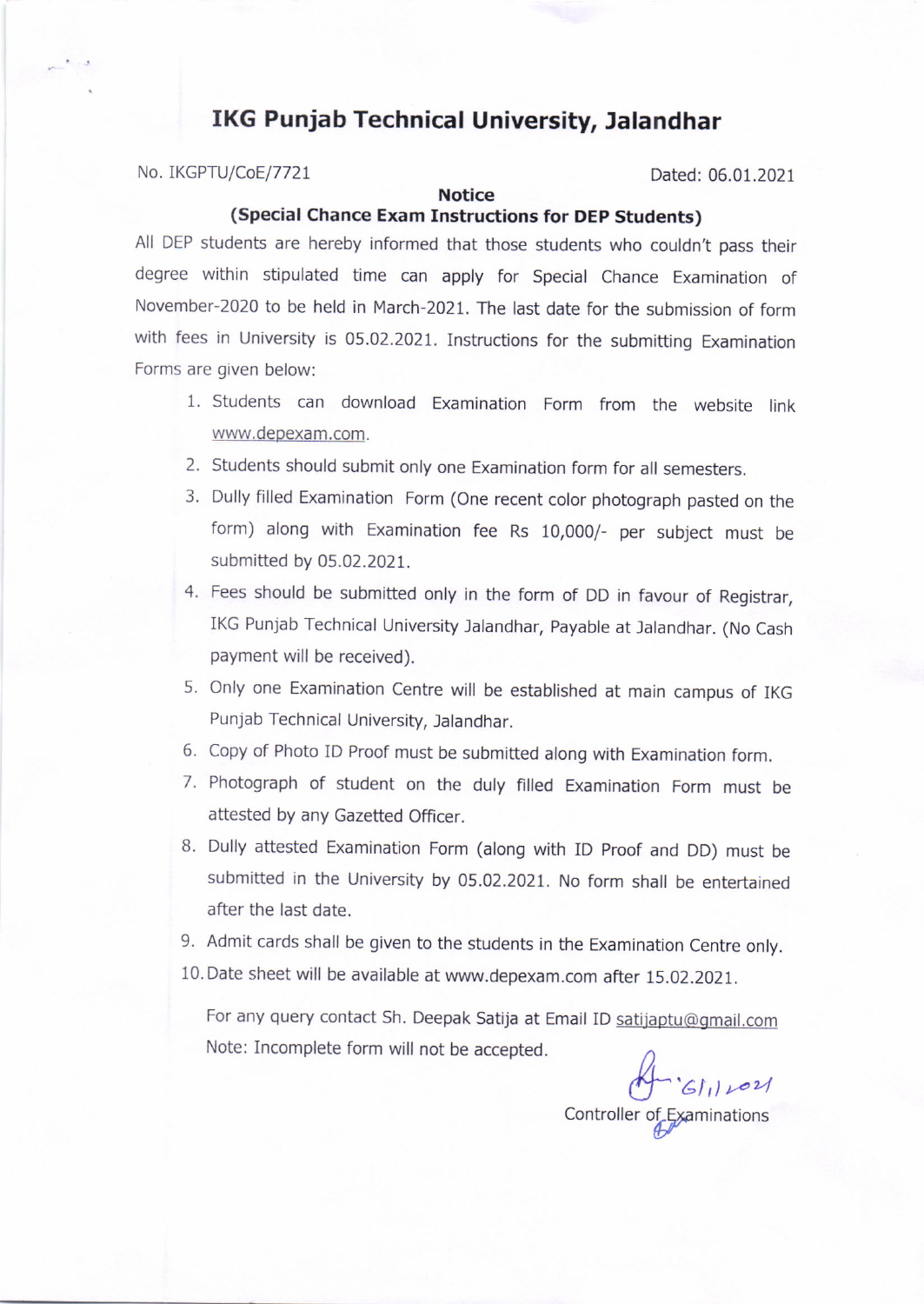

## IKG PUNJAB TECHNICAL UNIVERSITY JALANDHAR

EXAMINATION FORM SPECIAL CHANCE EXAMINATION: Nov-2020

#### (Only for DEP Students)

#### Last Date of Submission of Examination Form in University is 05.02.2021

| Roll No Cum Registration No.                      | Batch                                                                                                                                                                                                                                |                               |
|---------------------------------------------------|--------------------------------------------------------------------------------------------------------------------------------------------------------------------------------------------------------------------------------------|-------------------------------|
| Course                                            | Branch <b>Executive Contract of the Contract of the Contract of the Contract of the Contract of the Contract of the Contract of the Contract of the Contract of the Contract of the Contract of the Contract of the Contract of </b> | Affixed                       |
|                                                   | Name of the Candidate <b>Example 2018</b>                                                                                                                                                                                            | photograph                    |
|                                                   | Fathers' Name Mother's Name Mother's Name                                                                                                                                                                                            | to be attested                |
|                                                   |                                                                                                                                                                                                                                      | <b>By Gazetted</b><br>Officer |
|                                                   | Email Id: <b>Email Id:</b>                                                                                                                                                                                                           |                               |
| Examination fee (Rs.10,000/- per Subject): Amount |                                                                                                                                                                                                                                      | Date<br>DD No                 |

Have you ever been disqualified? Yes/No. If Yes, give details

It is compulsory for the student to fill the Subjects with Subject Code.

| Sr. No.                 | Sem | Paper ID | <b>Subject Name</b> |
|-------------------------|-----|----------|---------------------|
| $\mathbf 1$             |     |          |                     |
| $\overline{c}$          |     |          |                     |
| $\overline{\mathbf{3}}$ |     |          |                     |
| $\overline{a}$          |     |          |                     |
| $\overline{5}$          |     |          |                     |
| 6                       |     |          |                     |
| $\overline{7}$          |     |          |                     |
| $\overline{8}$          |     |          |                     |
| $\overline{9}$          |     |          |                     |
| $10\,$                  |     |          |                     |

I have gone through the Syllabus and Regulations of the exam and understood the same for my eligibility for the exam. In case of any discrepancy filled in by me in the Examination form, I Shall be responsible for the consequences.

Permanent Address of the Candidate

Signature of the Candidate: